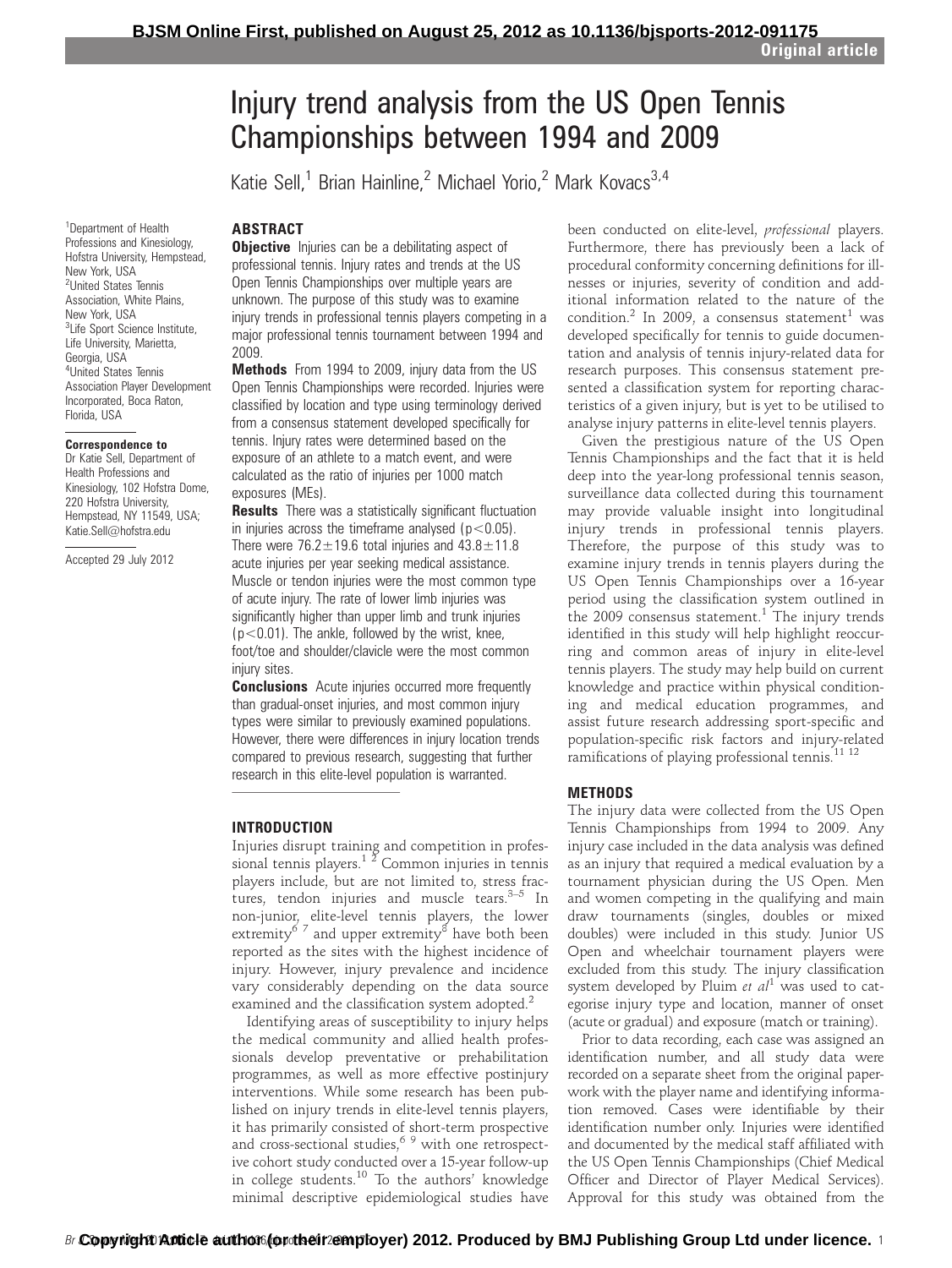United States Tennis Association (USTA) Medical Office and the Hofstra University Institutional Review Board.

## Exposure and availability for match-play

Each medical report form also documented whether the injury occurred during match-play or training, and if the injury resulted in unavailability for match-play, withdrawal from match-play or retirement from the tournament. No further information describing the circumstances leading to the condition was included in the current analysis as this information was not always known to the player, coaching or medical staff, or was not documented on the original medical form. Since the data analysed in this study were limited to a physician evaluation at a tournament with limited follow-up information available for the tennis players, the approach suggested by Pluim *et al*<sup>1</sup> for reporting severity by duration of playing time lost was not possible for all cases. All matches were played on hard courts (DecoTurf with asphalt base).

# Injury classification

Multiple injury types and locations were grouped together under a single injury classification.<sup>1</sup> The type of injury was classified as (1) bone, (2) joint (non-bone) and ligament, (3) muscle and tendon, (4) skin, (5) central/peripheral nervous system or (6) other. The injury location was classified using the categories of (1) head and neck, (2) upper limbs, (3) trunk, (4) lower limbs and (5) other. Each injury was further subdivided under each type and location classification. For example, under the injury type grouping muscle and tendon, injuries were subdivided into (1) muscle rupture, tear, spasm or cramp (RTSC), or (2) tendon tear, tendinopathy or bursitis (TTB).

# Statistical analysis

Data were analysed using frequencies, linear regression and non-parametric cross-tabulation procedures  $(\chi^2$  and Fisher's exact tests), using the PASW Statistics 17 software (SPSS Inc., Chicago, Illinois, USA), and rate ratios and CI using previously established methods.13 For regression analysis, the year was considered the independent variable and the number of injuries was considered the dependent variable, which is an approach consistent with previous research exploring injury and illness

trends in other sports.<sup>4 14 15</sup> Unless specified otherwise,  $p<0.05$ was used as an acceptable level of significance for all analyses.

Injury rates were reported as injuries per 1000 match exposures (MEs). Tennis players are not required to train at the same facility during a tournament, and the data in this study were collected in this retrospective study by medical personnel in a clinical setting with the goal of evaluation and treatment of the athlete's presenting complaints. Therefore, although Pluim *et al*<sup>1</sup> recommend reporting incidence rates using playing hours, the calculation of incidence based upon a calculation of training versus competition hours was not possible in this study. Total ME during the US Open Tennis Championships, as opposed to playing hours, was used as an analysis tool to estimate injury rates. MEs were determined using two exposures for each singles match (two players per match), and four exposures for each doubles match (four players per match). The determination of injury rates per 1000 matches (vs playing hours) has been used in previous research.<sup>9 16</sup>

# RESULTS

During 1994–2009, there were 1219 documented injury reports involving the men's and women's qualifying and main draw players at the US Open Tennis Championships. Injury rates were higher during the qualifying tournament versus the main draw (58.5 vs 44.0 per 1000 MEs, rate ratio=1.33, 95% CI 1.18 to 1.49). The descriptive data for injuries and distribution of injury rates between 1994 and 2009 in men, women and overall are shown in table 1 and figure 1. There were significant trends in the injury rates for men ( $p<0.05$ ), women ( $p<0.05$ ) and overall  $(p<0.05)$  (figure 1).

# Exposure and availability for match-play

Acute injuries accounted for significantly more injury-related requests for medical assistance than gradual-onset or chronic injuries (27.65 vs 19.51 per 1000 MEs, rate ratio=1.42, 95% CI 1.12 to 1.59, p<0.05). A higher rate of injuries, acute or chronic, was attributed to ME as opposed to training (40.48 vs 5.13 per 1000 MEs, rate ratio=7.89, 95% CI 6.57 to 9.47) (tables 1 and 2). Minimal differences were shown between the percentages of acute and gradual-onset injury cases that were unavailable for play and withdraw from match-play (table 1).

|  |  |  |  |  | Table 1 Descriptive and incidence data for injury classification for men, women and overall at the US Open tournament between 1994 and 2009 |  |
|--|--|--|--|--|---------------------------------------------------------------------------------------------------------------------------------------------|--|
|--|--|--|--|--|---------------------------------------------------------------------------------------------------------------------------------------------|--|

|                             | Women $(n=515)$    |                             |                 | Men $(n=704)$      |                             |                 | Overall $(n=1219)$ |                                    |                   |
|-----------------------------|--------------------|-----------------------------|-----------------|--------------------|-----------------------------|-----------------|--------------------|------------------------------------|-------------------|
|                             | <b>Total cases</b> | Injury rate<br>per 1000 MEs | 95% CI          | <b>Total cases</b> | Injury rate<br>per 1000 MEs | 95% CI          | <b>Total cases</b> | <b>Injury rate</b><br>per 1000 MEs | 95% CI            |
| Average per year            | $32.19 \pm 14.73$  | 40.64                       | 26.64 to 54.64  | $44.00 \pm 7.55$   | 55.56                       | 39.14 to 71.98  | $76.2 \pm 19.6$    | 48.10                              | 37.31 to 58.89    |
| Exposure                    |                    |                             |                 |                    |                             |                 |                    |                                    |                   |
| Match                       | 447                | 35.27                       | 32.00 to 38.54  | 580                | 45.77                       | 42.05 to 49.49  | 1026               | 40.48                              | 38,00 to 42.96    |
| Training                    | 42                 | 3.31                        | 2.31 to 4.31    | 88                 | 6.94                        | 5.49 to 8.45    | 130                | 5.13                               | 4.24 to 6.01      |
| Unknown                     | 26                 | 2.05                        | 1.26 to 2.84    | 36                 | 2.84                        | 1.91 to 3.77    | 63                 | 2.49                               | 1.88 to 3.10      |
| Availability for match-play |                    |                             |                 |                    |                             |                 |                    |                                    |                   |
| Yes                         | 432                | 34.09                       | 30.88 to 37.30  | 579                | 45.69                       | 41.97, 49.41    | 1011               | 39.89                              | 37.43 to 42.35    |
| No                          | 82                 | 6.47                        | 5.07 to 7.87    | 124                | 9.79                        | 8.07 to 11.51   | 206                | 8.13                               | 7.02 to 9.24      |
| Unknown                     |                    | 0.08                        | $-0.07$ to 0.23 | 1                  | 0.08                        | $-0.07$ to 0.23 | 2                  | 0.08                               | $-0.03$ to $0.19$ |
| Withdrawal from match-play  |                    |                             |                 |                    |                             |                 |                    |                                    |                   |
| Yes                         | 75                 | 5.92                        | 4.58 to 7.26    | 88                 | 6.94                        | 5.49 to 8.45    | 163                | 6.43                               | 5.44 to 7.42      |
| No                          | 440                | 34.72                       | 31.48 to 37.96  | 616                | 48.61                       | 44.77 to 52.45  | 1056               | 41.67                              | 40.39 to 42.95    |
| Retired from tournament     |                    |                             |                 |                    |                             |                 |                    |                                    |                   |
| Yes                         | 19                 | 1.50                        | 083 to 2.17     | 49                 | 3.87                        | 2.79 to 4.95    | 68                 | 2.68                               | 2.04 to 3.32      |
| No                          | 496                | 39.14                       | 35.70 to 42.58  | 655                | 51.69                       | 47.73 to 55.65  | 1151               | 45.42                              | 42.79 to 48.04    |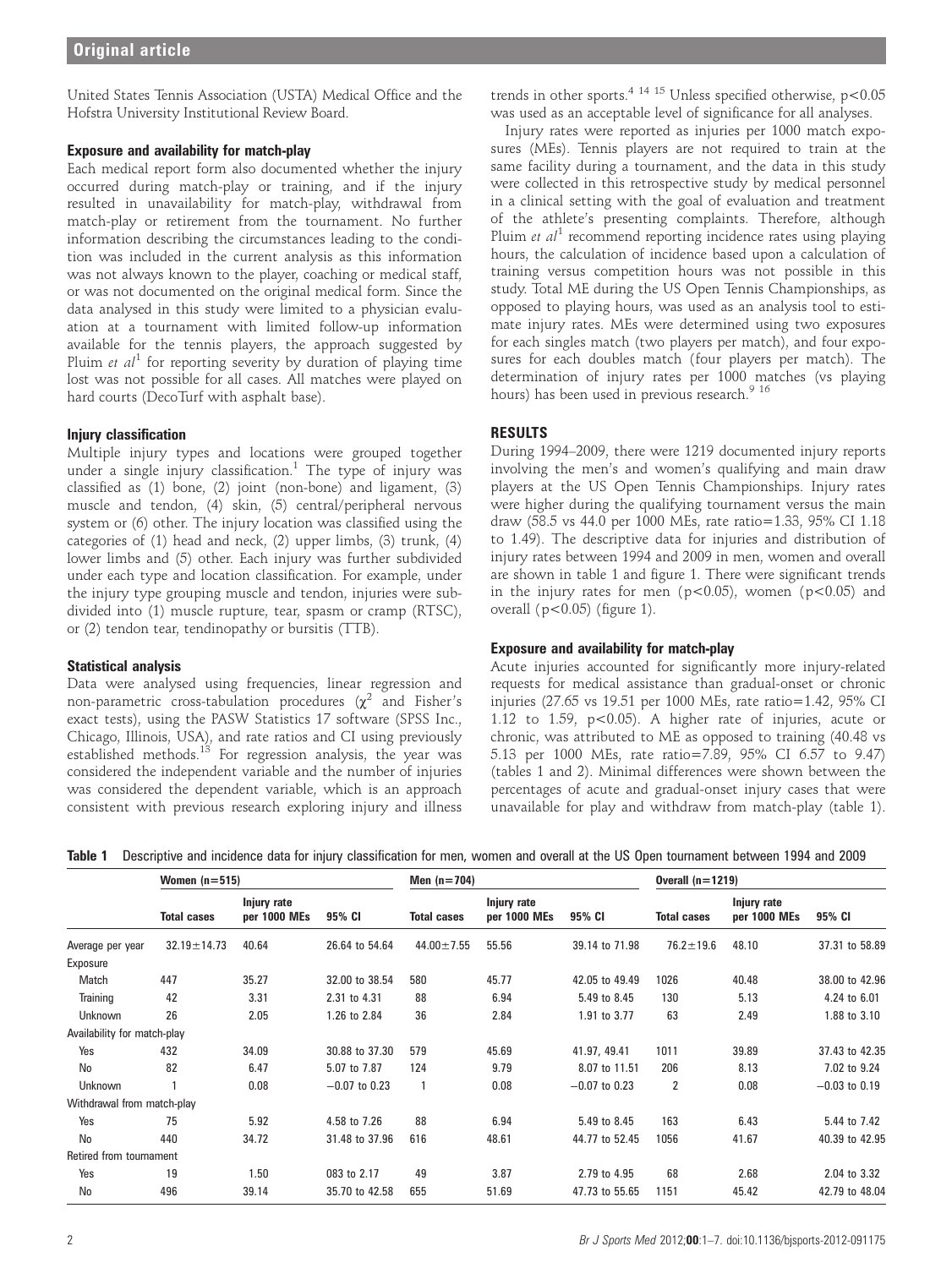



Only 6 of the 163 cases that involved an injury necessitating withdrawal from immediate match-play also resulted in retirement from the tournament (possibly due to lack of ongoing involvement in another event).

# 1000 MEs, rate ratio=7.54, 95% CI 6.43 to 8.80, p<0.05) (tables 2 and 3). This finding was consistent across both acute and gradual-onset injuries (table 2). Muscle and tendon injuries were significantly higher in men than in women (47.74 vs 33.38 per 1000 MEs, rate ratio=1.43, 95% CI 1.26 to 1.62), and men were three times as likely to experience a nervous systemrelated injury (0.71 vs 0.24 per 1000 MEs, rate ratio=3.00, 95% CI 0.83 to 11.38).

# Injury type

Muscle or tendon injuries accounted for a significant majority of all injuries seeking medical assistance (40.56 vs 7.54 per

|  | <b>Table 2</b> Descriptive data for acute and gradual-onset iniuries in tennis players at the US Open tournament between 1994 and 2009 |  |  |
|--|----------------------------------------------------------------------------------------------------------------------------------------|--|--|
|  |                                                                                                                                        |  |  |

|                             | Injury cases $(n=1219)^*$ |                                   |                                    |                 |                                           |                                  |                                    |                 |  |
|-----------------------------|---------------------------|-----------------------------------|------------------------------------|-----------------|-------------------------------------------|----------------------------------|------------------------------------|-----------------|--|
|                             |                           | Acute injuries: 1994-2009 (n=701) |                                    |                 | Gradual-Onset Injuries: 1994-2009 (n=495) |                                  |                                    |                 |  |
|                             | <b>Cases</b>              | Percentage<br>of injuries         | <b>Injury</b> rate<br>per 1000 MEs | 95% CI          | <b>Cases</b>                              | <b>Percentage</b><br>of Injuries | <b>Injury rate</b><br>per 1000 MEs | 95% CI          |  |
| Average per year            | $43.8 \pm 11.8$           | 57.48                             | 27.65                              | 19.46 to 35.84  | $30.9 \pm 10.0$                           | 40.55                            | 19.51                              | 12.63 to 26.39  |  |
| Exposure                    |                           |                                   |                                    |                 |                                           |                                  |                                    |                 |  |
| Match                       | 607                       | 86.5                              | 23.95                              | 22.04 to 25.86  | 414                                       | 83.6                             | 16.34                              | 14.77 to 17.91  |  |
| Training                    | 71                        | 10.1                              | 2.80                               | 2.15 to 3.45    | 59                                        | 11.9                             | 2.33                               | 1.74 to 2.92    |  |
| Unknown                     | 24                        | 3.4                               | 0.95                               | 0.57 to 1.33    | 22                                        | 4.5                              | 0.87                               | 0.68 to 1.06    |  |
| Availability for match-play |                           |                                   |                                    |                 |                                           |                                  |                                    |                 |  |
| Yes                         | 575                       | 82.1                              | 22.69                              | 20.84 to 24.54  | 416                                       | 84.0                             | 16.41                              | 14.83 to 17.99  |  |
| No                          | 125                       | 17.8                              | 4.93                               | 4.07 to 5.79    | 79                                        | 16.0                             | 3.12                               | 2.43 to 3.81    |  |
| Unknown                     | $\mathbf{1}$              | 0.1                               | 0.04                               | $-0.03$ to 0.12 | 0                                         | 0                                | 0                                  | 0               |  |
| Withdrawal from match-play  |                           |                                   |                                    |                 |                                           |                                  |                                    |                 |  |
| Yes                         | 94                        | 13.4                              | 3.71                               | 2.96 to 4.46    | 69                                        | 13.9                             | 2.72                               | 2.08 to 3.36    |  |
| No                          | 607                       | 86.6                              | 23.95                              | 22.04 to 25.86  | 426                                       | 86.1                             | 16.81                              | 15.21 to 18.41  |  |
| Retired from tournament     |                           |                                   |                                    |                 |                                           |                                  |                                    |                 |  |
| Yes                         | 50                        | 7.1                               | 1.97                               | 1.42 to 2.52    | 17                                        | 3.4                              | 0.67                               | 0.35 to 0.99    |  |
| No                          | 651                       | 92.9                              | 25.69                              | 23.72 to 27.66  | 478                                       | 96.6                             | 18.86                              | 17.17 to 20.55  |  |
| Type of injury              |                           |                                   |                                    |                 |                                           |                                  |                                    |                 |  |
| Bone                        | 18                        | 2.6                               | 0.71                               | 0.38 to 1.04    | 7                                         | 1.4                              | 0.28                               | 0.08 to 0.48    |  |
| Joint/ligament              | 24                        | 3.4                               | 0.95                               | 0.57 to 1.33    | 32                                        | 6.5                              | 1.26                               | 0.82 to 1.70    |  |
| Muscle/tendon               | 589                       | 84.0                              | 23.24                              | 21.36 to 25.12  | 434                                       | 87.7                             | 17.12                              | 15.51 to 18.73  |  |
| Skin                        | 42                        | 6.0                               | 1.66                               | 1.16 to 2.16    | 10                                        | 2.0                              | 0.39                               | 0.15 to 0.63    |  |
| Nervous system              | 10                        | 1.4                               | 0.39                               | 0.15 to 0.63    | $\overline{2}$                            | 0.2                              | 0.08                               | $-0.03$ to 0.19 |  |
| Unspecified/othert          | 18                        | 2.6                               | 0.71                               | 0.38 to 1.04    | 10                                        | 2.0                              | 0.39                               | 0.15 to 0.63    |  |
| Location of injury          |                           |                                   |                                    |                 |                                           |                                  |                                    |                 |  |
| Head/neck                   | 12                        | 1.7                               | 0.47                               | 0.20 to 0.74    | 3                                         | 0.6                              | 0.12                               | $-0.01$ to 0.25 |  |
| Upper limbs                 | 238                       | 34.0                              | 9.39                               | 8.20 to 10.58   | 208                                       | 42.0                             | 8.21                               | 7.06 to 9.33    |  |
| <b>Trunk</b>                | 105                       | 15.0                              | 4.14                               | 3.35 to 4.93    | 48                                        | 9.7                              | 1.89                               | 1.35 to 2.43    |  |
| Lower limbs                 | 343                       | 48.9                              | 13.53                              | 12.10 to 14.96  | 236                                       | 47.7                             | 9.31                               | 8.12 to 10.50   |  |
| Unspecified                 | 3                         | 0.4                               | 0.12                               | $-0.01$ to 0.25 | 0                                         | 0                                | 0                                  | 0               |  |

\*Including 23 cases for which the onset was unknown.

†Unspecified/other=visceral, dental and undiagnosed injuries.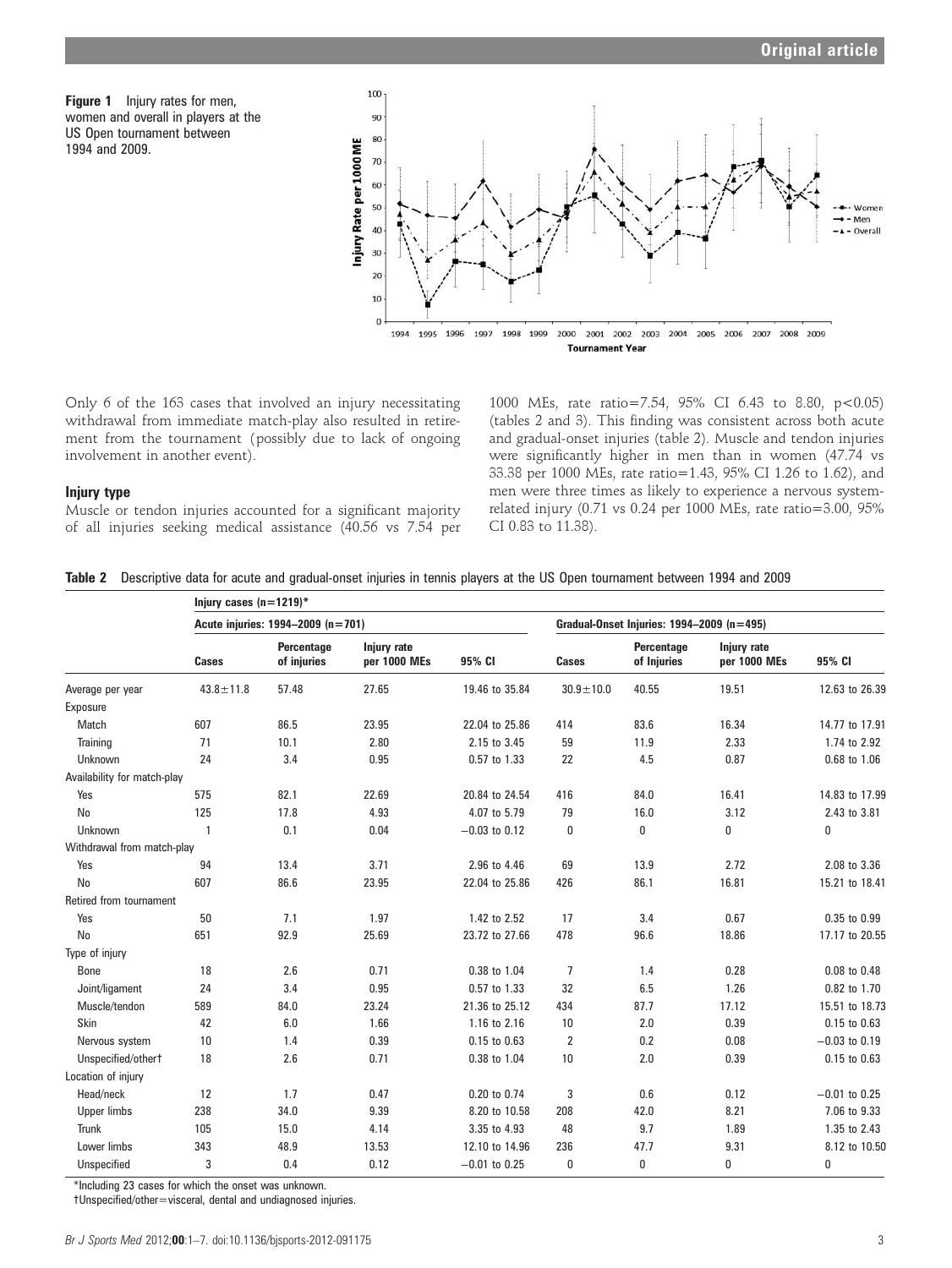|  | Table 3 Descriptive and incidence data for injury type and location for men, women and overall at the US Open tournament between 1994 and 2009 |  |  |  |  |  |  |
|--|------------------------------------------------------------------------------------------------------------------------------------------------|--|--|--|--|--|--|
|--|------------------------------------------------------------------------------------------------------------------------------------------------|--|--|--|--|--|--|

|                    | Women $(n=515)$ |                                    |                 | Men $(n=704)$ |                                    |                 | Overall $(n=1219)$ |                                    |                 |
|--------------------|-----------------|------------------------------------|-----------------|---------------|------------------------------------|-----------------|--------------------|------------------------------------|-----------------|
|                    | Cases           | <b>Injury rate</b><br>per 1000 MEs | 95% CI          | <b>Cases</b>  | <b>Injury rate</b><br>per 1000 MEs | 95% CI          | <b>Cases</b>       | <b>Injury rate</b><br>per 1000 MEs | 95% CI          |
| Injury type        |                 |                                    |                 |               |                                    |                 |                    |                                    |                 |
| Bone               | 13              | 1.03                               | 0.47 to 1.59    | 12            | 0.95                               | 0.41 to 1.49    | 25                 | 0.99                               | 0.60 to 1.38    |
| Joint/ligament     | 28              | 2.21                               | 1.39 to 3.03    | 29            | 2.29                               | 1.46 to 3.12    | 57                 | 2.25                               | 1.67 to 2.83    |
| Muscle/tendon      | 423             | 33.38                              | 30.20 to 36.56  | 605*          | 47.74                              | 43.94 to 51.54  | 1028               | 40.56                              | 38.08 to 43.04  |
| Skin               | 27              | 2.13                               | 1.33 to 2.93    | 26            | 2.05                               | 1.26 to 2.84    | 53                 | 2.09                               | 1.53 to 2.65    |
| Nervous system     | 3               | 0.24                               | $-0.03$ to 0.51 | $9*$          | 0.71                               | 0.25 to 1.17    | 12                 | 0.47                               | 0.20 to 0.74    |
| Unspecified/othert | 39‡             | 3.08                               | 2.11 to 4.05    | 5             | 0.39                               | 0.04 to 0.74    | 44                 | 1.74                               | 1.23 to 2.25    |
| Injury location    |                 |                                    |                 |               |                                    |                 |                    |                                    |                 |
| Head/neck          | $\overline{7}$  | 0.55                               | 0.14 to 0.96    | 9             | 0.71                               | 0.25 to 1.17    | 16                 | 0.63                               | 0.32 to 0.94    |
| Head/face          | 0               | 0                                  | 0               | 3             | 0.24                               | $-0.03$ to 0.51 | 3                  | 0.12                               | $-0.01$ to 0.25 |
| Neck/C-Spine       | $\overline{7}$  | 0.55                               | 0.14 to 0.96    | 6             | 0.47                               | 0.09 to 0.85    | 13                 | 0.51                               | 0.23 to 0.79    |
| <b>Upper limbs</b> | 193             | 15.23                              | 13.08 to 17.38  | 255           | 20.12                              | 17.65 to 22.59  | 448                | 17.68                              | 16.04 to 19.32  |
| Shoulder/clavicle  | 61              | 4.81                               | 3.60 to 6.02    | $93*$         | 7.34                               | 5.85 to 8.83    | 154                | 6.08                               | 5.12 to 7.04    |
| Upper arm          | $\overline{4}$  | 0.32                               | 0.01 to 0.63    | $12*$         | 0.95                               | 0.41 to 1.49    | 16                 | 0.63                               | 0.32 to 0.94    |
| Elbow              | 25              | 1.97                               | 1.20 to 2.74    | 49*           | 3.87                               | 2.79 to 4.95    | 74                 | 2.92                               | 2.25 to 3.59    |
| Forearm            | 8               | 0.63                               | 0.19 to 1.02    | 4             | 0.32                               | 0.01 to 0.63    | 12                 | 0.47                               | 0.20 to 0.74    |
| Wrist              | 70              | 5.52                               | 4.23 to 6.81    | 74            | 5.84                               | 4.51 to 7.17    | 144                | 5.68                               | 4.75 to 6.61    |
| H/F/T              | 25              | 1.97                               | 1.20 to 2.74    | 23            | 1.82                               | 1.08 to 2.56    | 48                 | 1.89                               | 1.35 to 2.43    |
| <b>Trunk</b>       | 60              | 4.73                               | 3.53 to 5.93    | 95            | 7.50                               | 5.99 to 9.01    | 155                | 6.12                               | 5.16 to 7.08    |
| Sternum/ribs/UB§   | 22              | 1.74                               | 1.01 to 2.47    | $29*$         | 2.29                               | 1.45 to 3.12    | 51                 | 2.01                               | 1.46 to 2.56    |
| Abdomen            | 13              | 1.03                               | 0.47 to 1.59    | $33*$         | 2.60                               | 1.71 to 3.49    | 46                 | 1.82                               | 1.30 to 2.34    |
| LB/pelvis/sacrum   | 25              | 1.97                               | 1.20 to 2.74    | 33            | 2.60                               | 1.71 to 3.49    | 58                 | 2.29                               | 1.70 to 2.88    |
| Lower limbs        | 246             | 19.41                              | 16.98 to 21.84  | 337           | 26.59                              | 23.75 to 29.43  | 583                | 23.00                              | 21.13 to 24.87  |
| Hip/groin¶         | 24              | 1.89                               | 1.13 to 2.65    | 48*           | 3.79                               | 2.72 to 4.86    | 72                 | 2.84                               | 2.18 to 3.50    |
| Thigh              | 24              | 1.89                               | 1.13 to 2.65    | $50*$         | 3.95                               | 2.86 to 5.04    | 74                 | 2.92                               | 2.25 to 3.59    |
| Knee               | 70              | 5.52                               | 4.23 to 6.81    | 96            | 7.58                               | 6.06 to 9.10    | 166                | 6.55                               | 5.55 to 7.55    |
| Lower leg/AT       | 14              | 1.10                               | 0.52 to 1.68    | 16            | 1.26                               | 0.64 to 1.88    | 30                 | 1.18                               | 0.76 to 1.60    |
| Ankle              | 52              | 4.10                               | 2.98 to 5.22    | 65            | 5.13                               | 3.88 to 6.38    | 117                | 4.62                               | 3.78 to 5.46    |
| Foot/toe           | 62              | 4.89                               | 3.67 to 6.11    | 62            | 4.89                               | 3.67 to 6.11    | 124                | 4.89                               | 4.03 to 5.75    |
| Unspecified        | 9               | 0.71                               | 0.25 to 1.17    | 8             | 0.63                               | 0.19 to 1.07    | 17                 | 0.67                               | 0.35 to 0.99    |
| <b>Overall</b>     | 515             | 40.64                              | 37.13 to 44.15  | 704*          | 55.56                              | 51.46 to 59.66  | 1219               | 48.10                              | 45.40 to 50.80  |

\*Statistically higher than women ( $p < 0.05$ ).

†Unspecified/other=visceral, dental and undiagnosed injuries.

‡Statistically higher than men (p<0.05).

§Including injuries to the mid-back or thoracic region.

¶Including injuries to the gluteal muscles.

AT, Achilles tendon; C-Spine, cervical spine; H/F/T, hand/finger/thumb; LB, lower back; UB, upper back.

The number of cases of RTSC-related injuries was significantly higher than TTB-related injuries (13.02 vs 10.22 per 1000 MEs, rate ratio=1.27, 95% CI 1.08 to 1.49, p<0.05), although minimal differences were observed overall (20.71 vs 19.85 per 1000 MEs, rate ratio=1.04, 95% CI 0.92 to 1.18). The highest number of acute RTSC-related injuries occurred in the abdomen, thigh and shoulder region, whereas the majority of the TTB injuries occurred in the ankle, wrist and knee (figure 2). Statistical analyses revealed a significant difference in RTSC across the 16-year timeframe ( $p$ <0.05), but no significant trend for TTB injuries (p>0.05).

### Injury location

Overall, injuries to the lower limbs were over three times more likely than injuries to the trunk (23.00 vs 6.12 per 1000 MEs, rate ratio=3.75, 95% CI 3.14 to 4.48), and 1.3 times more likely than injuries to the upper limbs (23.00 vs 17.68 per 1000 MEs, rate ratio=1.32, 95% CI 1.17 to 1.49) (table 3). This trend was also consistent for men and women (table 3). Men were 1.29 (95% CI 0.48 to 3.46), 1.32 (95% CI 1.09 to 1.59), 1.37 (95% CI

1.16 to 1.61) and 1.59 (95% CI 1.15 to 2.20) times more likely to sustain a head/neck, upper limb, lower limb or trunk injury, respectively, compared to women. The highest acute injury rate by location was in the ankle, followed by the wrist, knee, foot/ toe and shoulder/clavicle. Overall (acute and gradual-onset; table 3) the highest rate was observed in knee, shoulder/clavicle, wrist and foot/toe. The wrist and knee, followed by the foot/ toe were the highest for women, whereas the knee and shoulder/clavicle were the highest for men (table 3). Overall, men were more than twice as likely to sustain an upper arm (0.95 vs 0.32 per 1000 MEs, rate ratio=2.94, 95% CI 0.95 to 9.12), abdominal (2.60 vs 1.03 per 1000 MEs, rate ratio=2.50, 95% CI 1.32 to 4.75), hip/groin (3.79 vs 1.89 per 1000 MEs, rate ratio=2.00, 95% CI 1.22 to 3.25) and thigh (3.95 vs 1.89 per 1000 MEs, rate ratio=2.07, 95% CI 1.27 to 3.37) injury than women. Men also had a significantly higher likelihood of shoulder/clavicle (7.34 vs 4.81 per 1000 MEs, rate ratio=1.52, 95% CI 1.10 to 2.09), and elbow (3.87 vs 1.97 per 1000 MEs, rate ratio=1.95, 95% CI 1.20 to 3.16) injuries relative to women. Significant fluctuations in injury location between 1994 and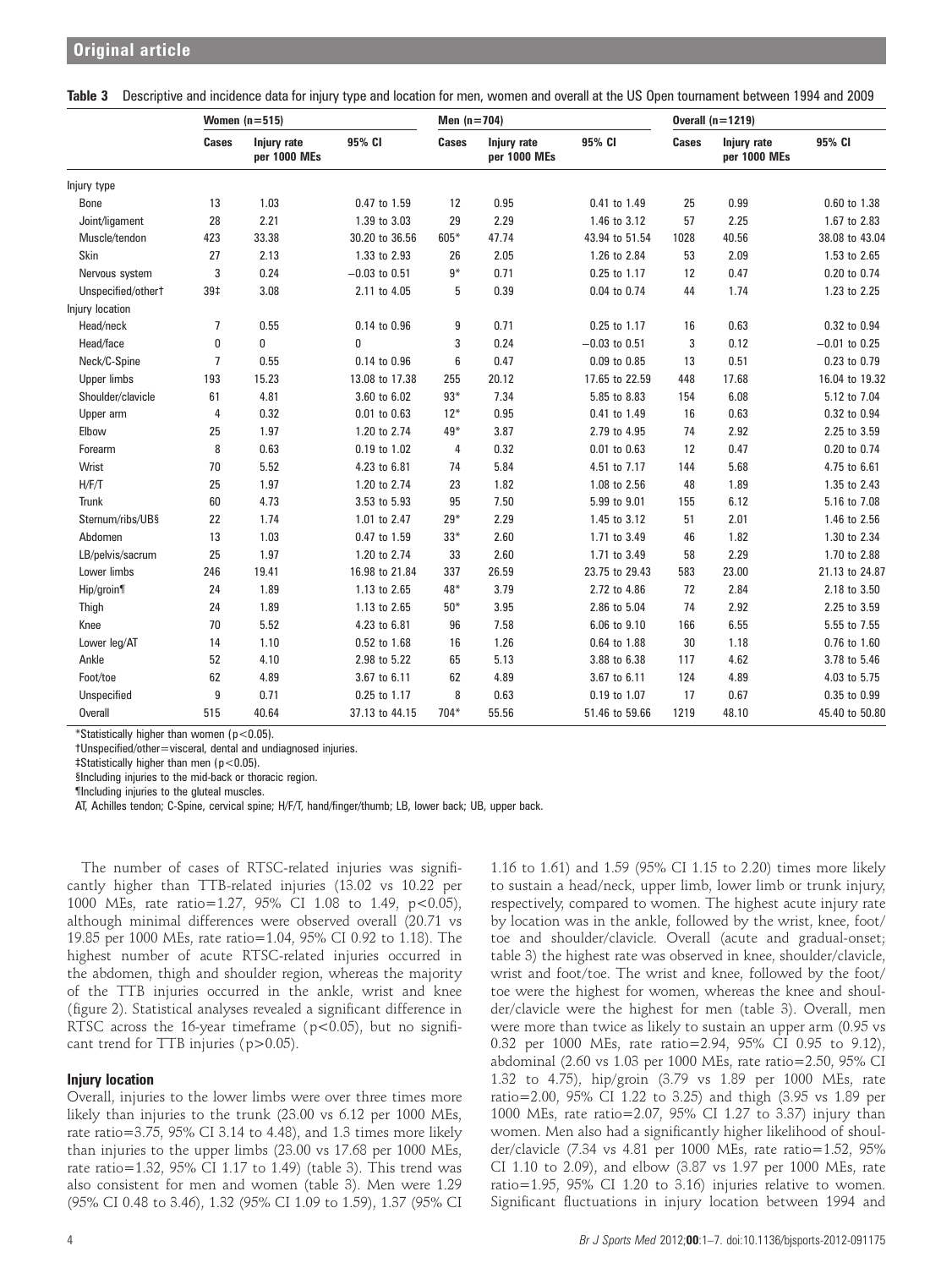Figure 2 Muscle-related and tendon-related injuries by location in players at the US Open Tennis tournament between 1994 and 2009. \*Significantly different at the p>0.05 level.



Muscle rupture/tear/spasm/cramp @ Tendon tear/tendinopathy/bursitis

2009 were observed for upper limb, trunk and lower limb injuries (p<0.05) (figure 3).

# **DISCUSSION**

This study is the first that has examined injury trends over a 16-year period in a professional tennis competition. It is also the first study to use the injury classification methodology outlined in the Consensus statement on epidemiological studies of medical conditions in tennis.<sup>1</sup> The main findings of the current study were a statistically significant fluctuation in injuries in tennis players competing at the US Open Tennis Championships over a 16-year period, a significantly higher injury rate in men, and the emergence of the lower extremity (specifically the ankle) as the most common site of injury.

The current study found that the lower limbs, followed by the upper limbs and the trunk, were the most frequently injured regions of the body. Pluim and colleagues<sup>2</sup> found that epidemiological studies, case reports, cross-sectional and prospective studies on elite-level tennis players have shown equivocal results concerning predominance of injury location. Several studies have suggested that the upper extremity had the highest incidence of injury,  $9^{17}$  whereas others suggested the lower extremity was most common.<sup>6 7 10</sup> However, when all tennis player populations (recreational, youth, elite) were

grouped together, this review of over 100 studies found that the lower extremity, followed by the upper extremity and trunk, were the most common injury sites for tennis players.<sup>2</sup>

Compared to previous research, there is some discrepancy regarding the most common injury location. The current study suggested that the ankle was the most commonly acutely injured site, followed by the wrist, knee, foot and shoulder. An injury trend analysis conducted over 4 years in young adult elite-level tennis players revealed a higher prevalence of injury in the lower extremities, with the ankle documented as the most frequently injured site.<sup>7</sup> However, other studies on elitelevel tennis players have documented the most common sites of injury as the shoulder, back and ankle,  $69$  which agrees partially with the trends in overall injuries in the current study. In a recent survey of 861 competitive junior players, the back, shoulder, ankle, knee and wrist were the most common locations for injury.18 Back injuries, followed by thigh, shoulder and ankle injuries, have been previously reported as common injury sites in junior players at the USTA boys championship tournament.<sup>14</sup> Subtle differences in injury location were observed between men and women in the current study, a trend that has been observed in previous research in elite young players<sup>7</sup> but not college-level $10$  or elite adult players. This study further highlights the potential differences in injury location across

**Figure 3** Injury classification by body region in players at the US Open Tennis tournament between 1994 and 2009.

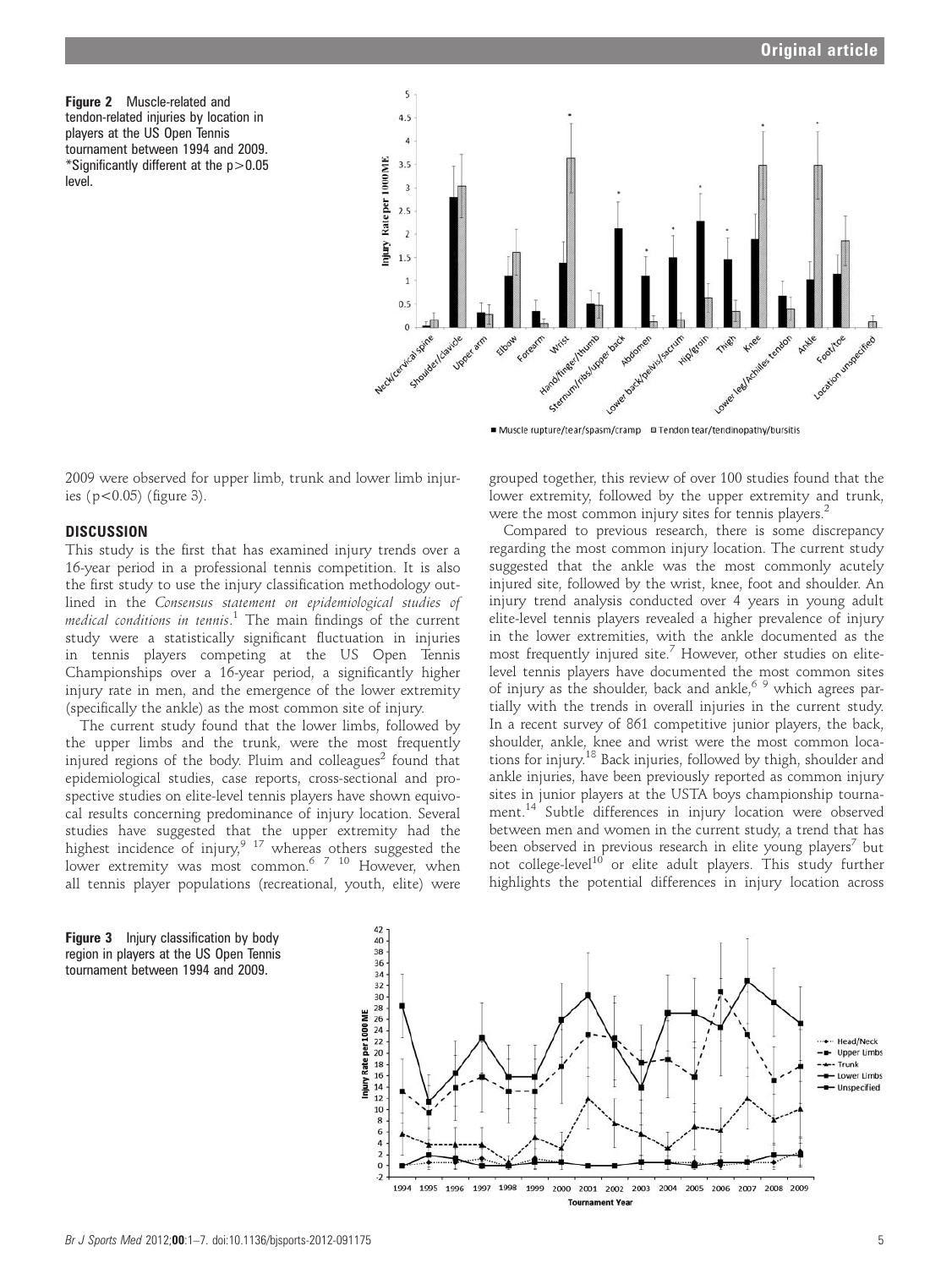tennis playing populations and levels suggested in previous research.

The US Open Tennis Championships is operated during the latter part of August and early September, towards the end of the tennis season. Prior to the US Open tournament players have most likely been competing and/or preparing on hard court surfaces for 2–6 weeks. Professional tennis players experience repetitive physiological stress and overload on various anatomical structures during high-intensity practice and regular competitive play. The combination of playing volume throughout the year, and the physiological impact of playing on hard courts compared to clay or grass (eg, higher ground reaction forces, greater load transfer through kinetic chain, force absorption through lower limbs<sup>19 20</sup>) may contribute to higher rates of injury, especially through the lower extremity. $21$ 

Players who would typically not play a smaller tournament with minor injuries may make an effort to play through a preexisting injury due to the high-profile status of the US Open Tennis Championships and the need to accumulate or defend ranking points, in addition to the greater financial benefits of playing in one of the four major tournaments of the year. Unfortunately, the relationship between court surface, playing volume and injury rate has not been widely studied and is not well understood, $^{7}$  <sup>16</sup> especially in adult elite tennis players. The trends in injury type and location observed in the current study supports the need for further research in this area.

In the current study, the number of injuries in the trunk, and upper and lower extremities fluctuated significantly. In a 4-year study of elite tennis players between 1982 and 1985, the overall number of injuries in the lower extremity, trunk and upper extremity increased from 1982 to 1984, and then decreased substantially in  $1985$ .<sup>7</sup> In the current study, the minimal change (average annual change: 2.00%) in lower limb injuries (even with the larger increase in overall injuries) over the 16-year period documented may be the result of improvements in sport-specific conditioning and prehabilitative programmes, especially given the growth in research and understanding of the force generation patterns through the kinetic chain during tennis-related activities<sup>7 22</sup> However, the fluctuation and overall increase in trunk and upper extremity injuries may be explained by changes in equipment use (eg, racket weights and sizes, grips, string composition), balls or court surface composition. In addition, changes in structure and volume of medical staff (eg, increases in athletic trainers and medical professionals) able to assist and fully document cases involving medical assistance, and improvements in injury documentation, may have impacted injury documentation trends.

The fluctuations in both RTSC and TTB injuries may also have been influenced by changes in equipment, medical services, conditioning practices or playing conditions (structural or environmental). Given that these changes have occurred consistently for both men and women, similar trends concerning injury type are not surprising. The high prevalence of RTSC and TTB injuries in the current study agrees with prior injury research in tennis players, and injury prevalence reported in overhead striking and racket sports. Muscular contractures and other musculoskeletal injuries (eg, strains, sprains, cramps) are the most commonly reported type of injury in junior tennis players<sup>7</sup> <sup>14</sup> <sup>23</sup> and adults.<sup>4</sup> <sup>9</sup> <sup>16</sup> A comprehensive discussion of the pathophysiology and mechanism of musculoskeletal injuries is beyond the scope of this article, but is discussed elsewhere.<sup>4 5 24 25</sup> The diversity of regions within the body exhibiting RTSC and TTB injuries in the current study (figure 2) is also supported in previous research.<sup>4</sup>

As with any injury surveillance study, several limitations may have influenced the study outcomes. Many players travel with their own entourage, which typically includes a coach and a physiotherapist. Although rare, players may travel with their own physician or obtain medical consultation from a private medical specialist not located at the tournament. In these instances, if players required medical evaluation for an injury that did not occur during match play, they may not seek assistance from the US Open medical staff and the injury would subsequently not be included in this study. Injury rates were determined using MEs as opposed to athlete exposure hours or total games or sets played that would have increased the total ME, thus increasing the denominator in each rate calculation. Collectively, these factors may have contributed to higher injury rates than previously reported. Epidemiological studies utilising information gathered during a tournament have an inherent selection bias towards the acuity of injuries, increasing sensitivity to incidence of injury. However, these approaches may also underestimate injury rates by unintentionally excluding players who have current injuries inhibiting participation entirely. Medical staff working with tennis players should be encouraged to use a form of data documentation that is consistent with the aforementioned consensus statement to allow future researchers to conduct research in a manner that fosters generalisation and comparison across studies.

This study adds to the current research by providing an extended injury trend analysis in elite, professional tennis players during competition. Changes in racket technology, court surface composition, competitive playing schedule and conditioning practices within tennis over the last two decades, coupled with the biomechanical and physiological demands of tennis, may have impacted injury patterns. However, future research is needed to examine the population-specific risk factors for the observed injuries, and the impact of targeted strategies, and injury prevention and educational programmes for decreasing injury risk in the future. This study may help medical staff, therapists, athletic trainers, coaches, and strength and conditioning professionals by building on current epidemiological knowledge in related populations, and the consequent enhancement of population-specific performance and injury prevention programmes.

## What this study adds

- This is the first study to examine injury trends over a 16-year period in professional tennis players, and to use the injury classification methodology outlined in the Consensus statement on epidemiological studies of medical conditions *in tennis* by Pluim *et al*<sup>1</sup>
- ▶ This study adds to the current research by providing an extended trend analysis of injury trends in elite, professional tennis players during a Grand Slam tournament.